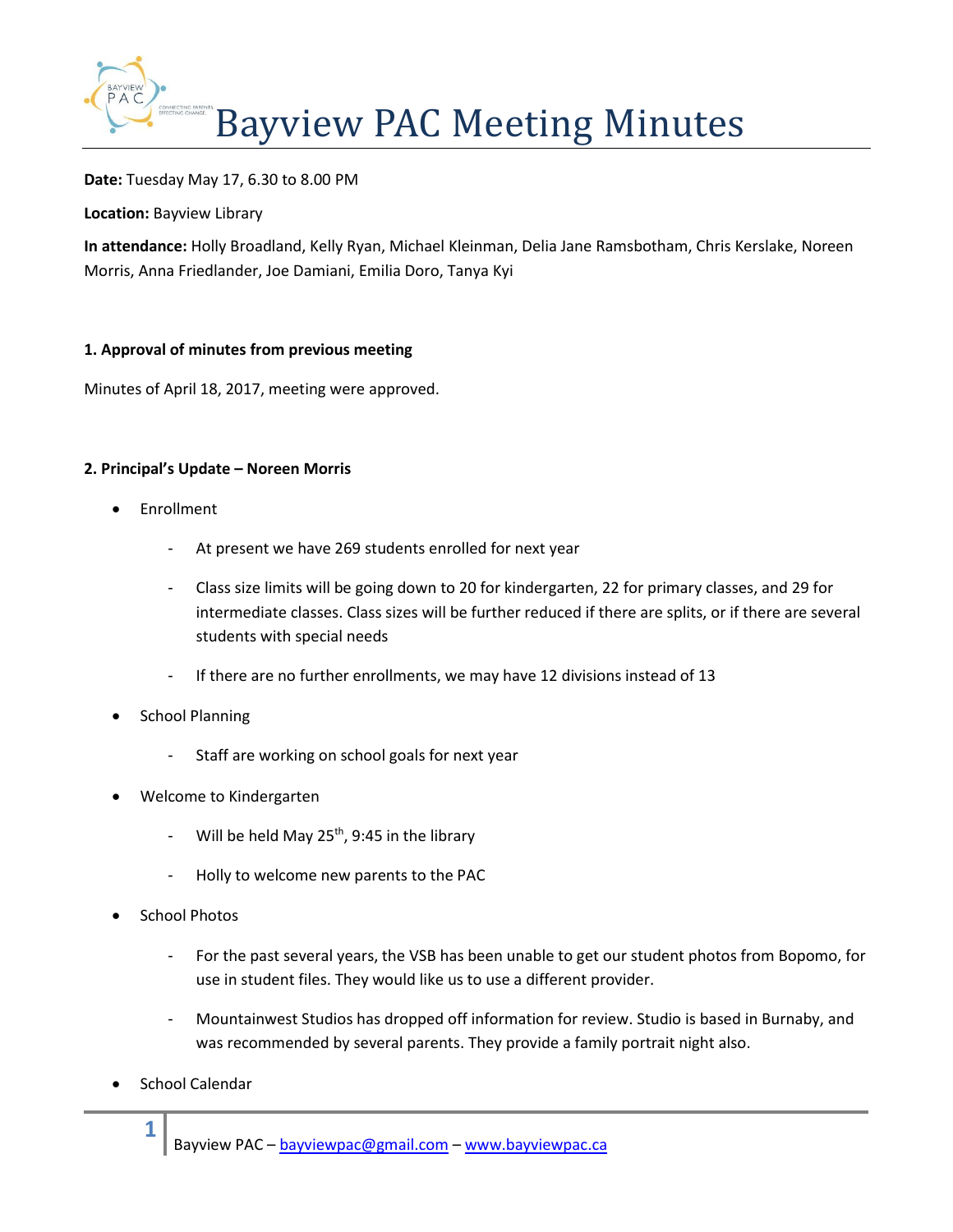

- Dates for 2017/18 are being finalized
- School fees
	- Proposed school fees for next year are as follows
		- Agenda: \$5
		- Performance fee: \$15
		- Activity fee: \$20
		- Jump math: \$16
		- Supplies: \$25
	- Performance and activity fees were added last year to (a) make up for decreased PAC fundraising income and (b) make it clear to parents how many education costs are not covered by the government. Most schools in the neighborhood charge similar fees.
	- Some parents present felt the fees were unfair to families, particularly families with more than one child in the school. There is concern also that the fees may decrease willingness of parents to participate in fundraising activities.
	- Final decision about whether or not to charge activity and performance fees was delayed until the June PAC meeting.
	- Direct fundraising drives were discussed. It was suggested that parents be reminded they can donate directly to the school district, designating their gifts to Bayview, and in that way receive tax receipts for donations.
- PAC Funding Process
	- Noreen presented the list of PAC-funded items from previous years
	- Discussion of preferred funding model for future years:
		- Teachers to submit projects and wish-lists in late May
		- PAC to review in June
		- Final funding to be allotted in fall